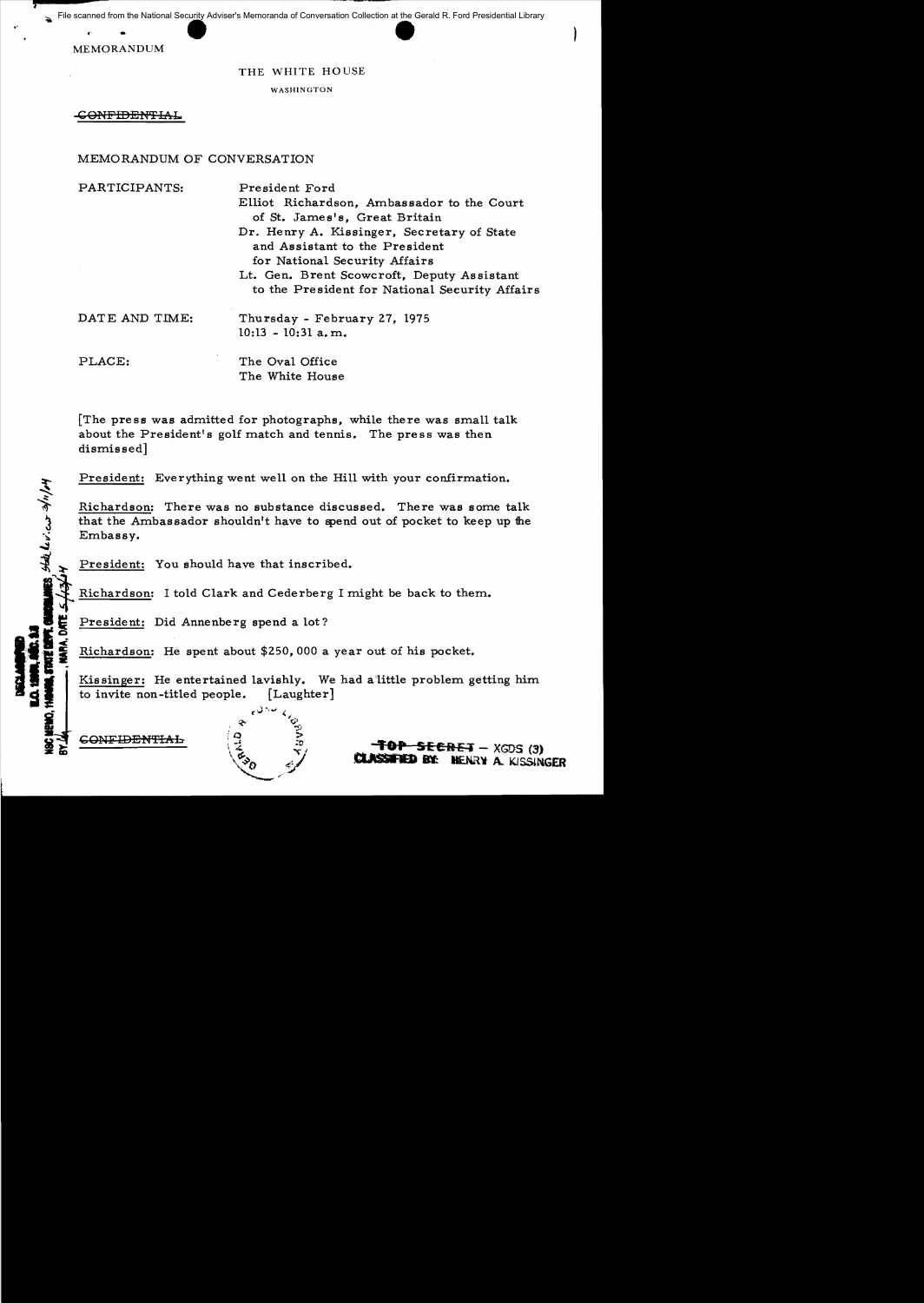#### .cONFIDEN'FIAb -2

I·

President: You had better do better.

Richardson: I will change that. I want to get to the labor unions as well as the Labour politicians.

President: Is it good that Maudling is getting back in [the Shadow Cabinet] ?

Kissinger: He is a nice man. He's a friend of ours. Heath is the only post-war British leader who was indifferent to the U. S. The present government has emotional ties to us, as do Maulding and Mrs. Thatcher. She is a great gal, but she is not experienced at all in foreign policy.

Richardson: I met her when I was at HEW. She had the Education Department. She's very crisp and intelligent.

Kissinger: Right now the Conservative Party is 4 points ahead in the polls. She says she is determined to make a choice acceptable.

President: That wage increase there was dreadful.

Kissinger: Thirty-three percent, and that on top of 18% the year before. It is okay for Elliot to meet with the labor leaders, but many of them are Communist.

Richardson: The question is how I can go about strengthening the good labor leaders and understanding the movement and the people.

Kissinger: The unions finance the Labour Party and there is always a fight at the Labour Party Conference for Wilson to keep control and prevert disastrous programs.

President: It seems to me they are gambling heavily on North Sea oil.

Kissinger: Most experts think it is so heavily mortgaged that it will be the late 80's before it really helps.

Richardson: That is another area where 'it is not clear what I can do, but I need to understand the problems and their point of view.

President: I hear they are trying to drive a hard bargain with the companies and some of them are resisting participation.



<del>ONFIDENTIAL</del>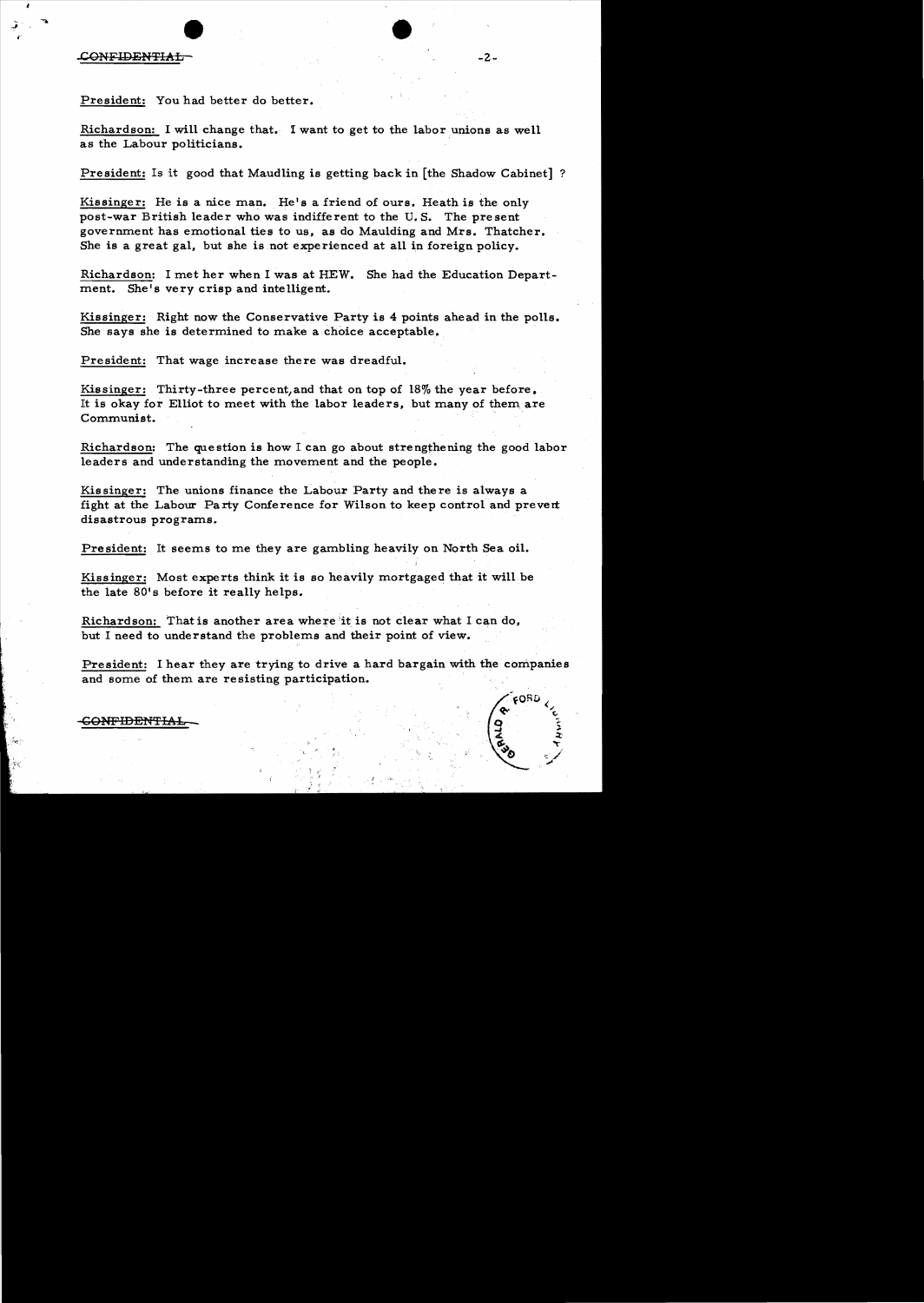# CONFIDENTIA  $\bullet$

Richardson: Yes. but I think if they were assured the contract would last through the  $80'$ s they would be okay. But many of them have been working hard since the early  $60'$  s and the contract terms have eroded badly. The don't have much faith.

President: Do those contracts have some binding nature as in the U.S.?

Richardson: That is a good question. We discussed how you protect liquidating costs to protect against a new government coming in.

President: I notice the Mexican government is putting feelers out  $-$ their find seems to be expanding.

When are you leaving?

Richardson: I am going by way of the Bahamas. I am going to London on Monday.

I appreciate this opportunity to be of service to your Administration and I hope to be of service. Despite all the speculation, I do what I do for the sake of the job, not because of any future prospects.

President: You handled Agronsky very well. I want you to go there and handle it in the strong high-level way you have at State, HEW and Justice. No one knows the future.

#### ONFIDENTI

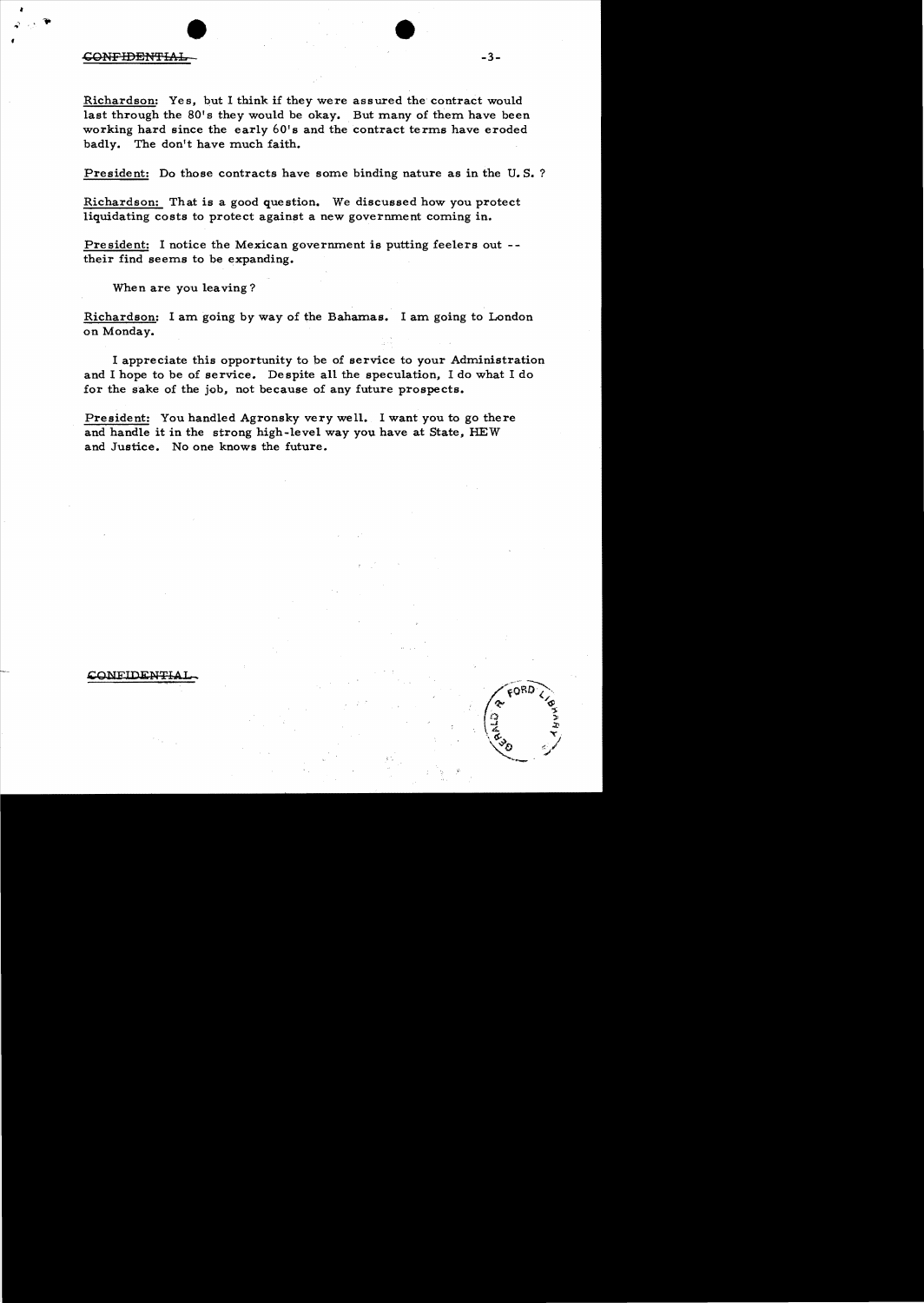P/Rechardson SK  $27Fub5T$ 

Y

 $10^{13} - 10^{31}$  a.m.

R & comprot heem we high Flexions I wal like Piontin)<br>(Scene des environnes francs de mettet et termine) P Eury trip par 2 avril dans 4 all n/2 pour confirmetter to sprudent of porket. P - James Plane that inscribed R Jisth Stark & Cedenbury Singht to builk. P Did communitive squada lat. R about 250 ans/ yearty his portal. K He intentanted landed a sortelle portpetty 8 y huite van Titled pegh (hough) Union as well or a haber potations. P & numbers getting inchina grad K Hatson mie men a print parro. Heath in court part was haden indif to cut , Puent + Thatcher. She growt gat, but not expressed R Smit hor who set HECS She had education May certificand instituyant It Krynt ma sono is 4 junit obrah. She say she determed to unake a chance anotal M. P That every menters was drawfull K 33% and that only of 14 egen lyen. of for Elect to get meet loler hatter, but mong an enot. R Q està in have 2 can go what stamptong a good lator buildes + moderational i morrist  $\leftarrow$  people.

**E.O. 12958, SEC. 3.6** NBC MEMO, **HAMOR, STATE DEPT. GUIDELINES** State New jew 3/11 | 04<br>BY  $\frac{1}{2}$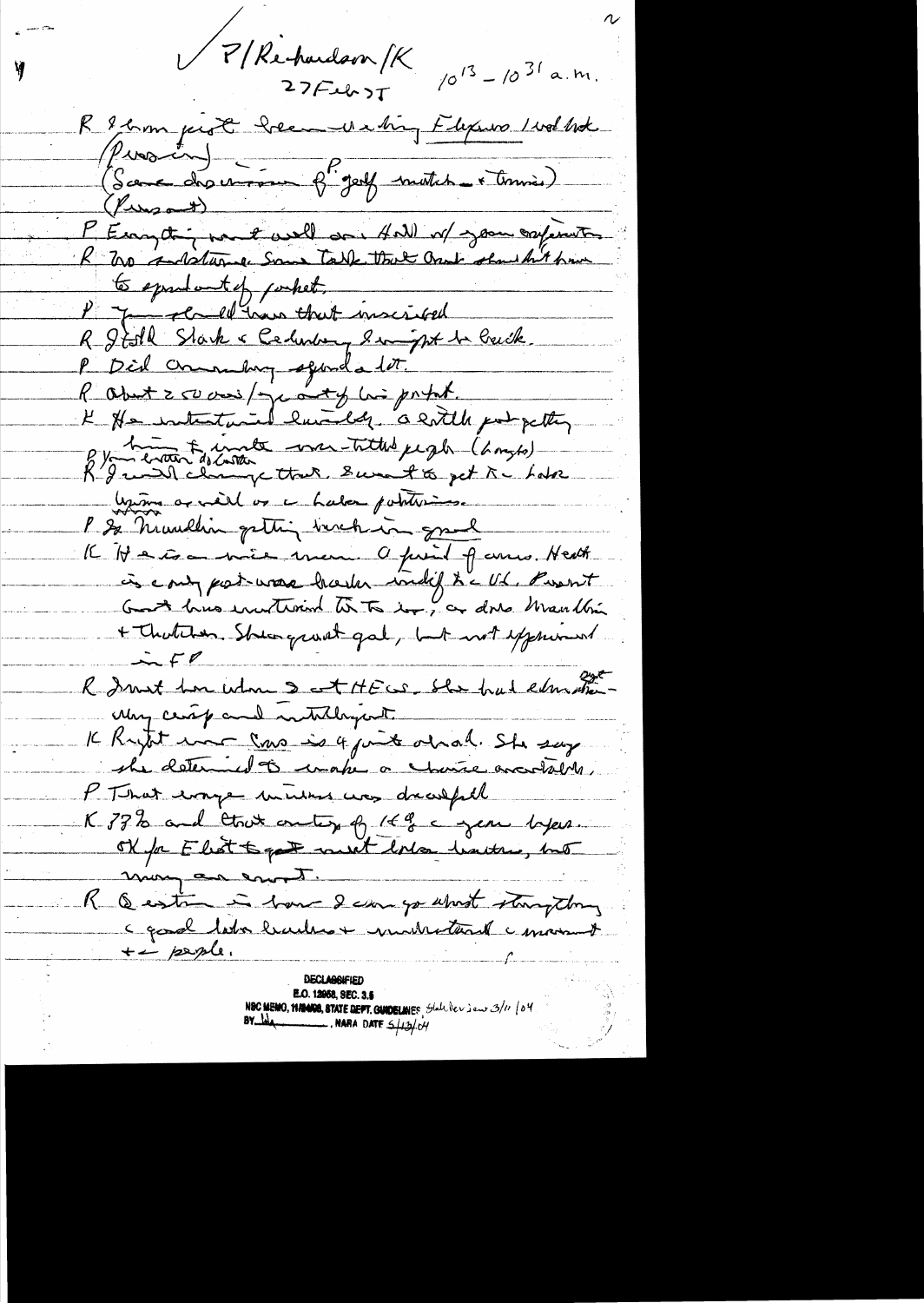KThe Union fracture - purty & there is always a prost at lubre cent par videns à tre esp control & parent desations prof. P - Cerrant since then guarditing houring an N Surviv. K hast points this it so haven't notice of that it he hate solid by it helpe. R That united are adult with limated could, tell and other probability partfinent P & here thay trying to drive a here larger col comparis + sandof teman usesti participation R yes, but think if they around the content united with the way of or the world for off But may but her rasting burd smitgleds dont bain unnet fonts R Territ question, we descend but you portait dépondation extet protect ayant comment I southis may good putting feelers and - there fait semes to sue y paulin A Coming by my of Bahamoo hundred on howby to your Odmin + hope & say service. Bythe Après de court t des fact sont part not balon y campione jusqu'its cont parties + bould at in Mon bough the meeting you have at thate, this